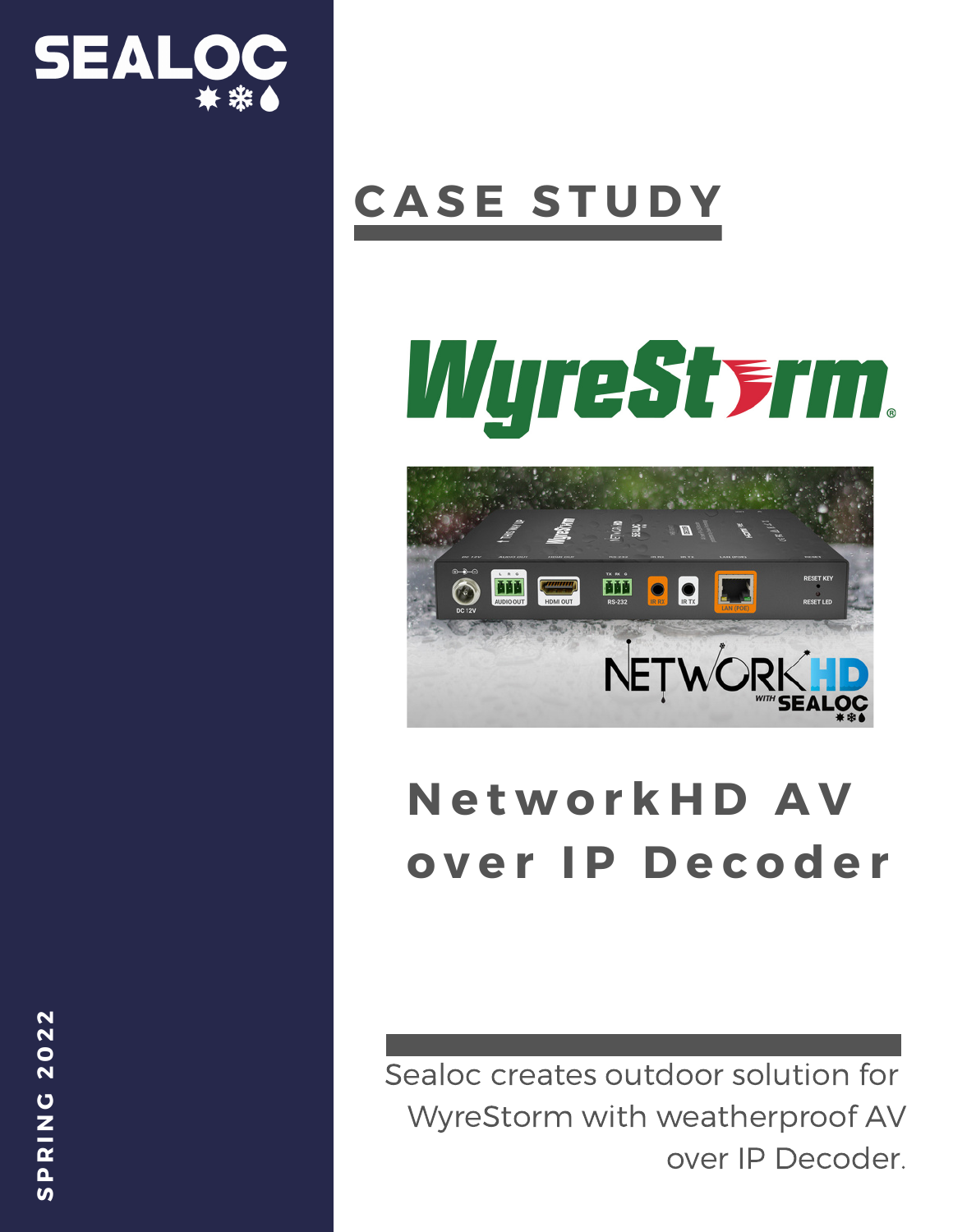# **T H E C H A L L E N G E**

In Spring 2022, WyreStorm needed a solution for their AV integrators who utilize AV over IP signal distribution for outdoor environments, or environments where corrosion may jeopardize the longevity of an AV over IP decoder.



#### **Why did WyreStorm select Sealoc?**

Sealoc is a respected manufacturer and industry leader in providing custom weatherproofing solutions for electronics. All weatherproofing and Weatherloc services are proudly performed in McKinney, Texas, USA.

*"We are very excited here at Sealoc", says Sealoc President Rick Webster, "to work with a company as respected in our industry as WyreStorm. Like Sealoc, WyreStorm manufactures high-quality, dependable products, and we share a large customer-base as well. This partnership expands our AV integrator client's capabilities with commercial and residential outdoor solutions. Moreover, WyreStorm will be the first company to offer an AV over IP decoder solution to the marketplace."*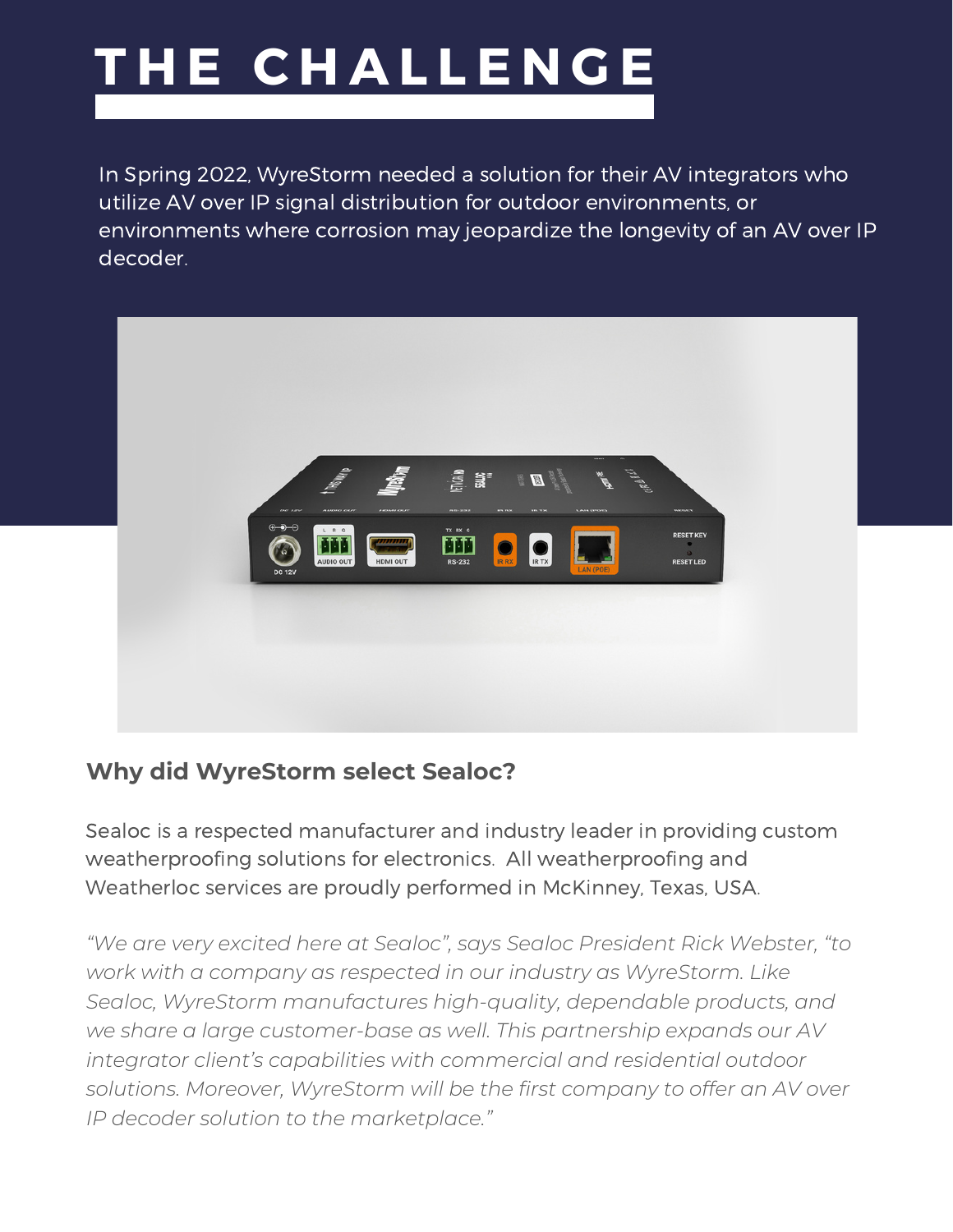### **T H E S O L U T I O N**

RS-225

#### **What did we do?**

Sealoc performed weatherproofing services on WyreStorm's NetworkHD AV over IP Decoders (NHD-110-RX-S) using our proprietary Weatherloc solution – a superhydrophobic conformal nano-coating solution which creates an invisible. durable, corrosion-resistant, waterproof protective layer. This Weatherloc barrier creates a protective 100° positive contact angle for water and liquids, insuring they cannot adhere to, or penetrate the surface of the printed circuit boards. This safeguards components from short-circuits, corrosion, or electrical fouling. Sealoc's Weatherloc is permanently adhered to the circuitry, creating a corrosion-resistance barrier as well as protecting the device against water, moisture, humidity, dust, salt-air, and corrosion. Moreover, Sealoc's unique conformal Weatherloc also protects the connection points (e.g. RJ45, HDMI, RS232, etc.) from corrosion, while still allowing uninhibited electricity to pass through without signal loss.

#### **How did we do it?**

WWWW

**RESET KEY** 

**RESET LED** 

A

Sealoc's research and development teams performed weeks of extensive testing in our proprietary lab recreating extreme weather conditions, such as rain, salt-fog, humidity, and extreme temperatures, to test the overarching effectiveness of Sealoc's nano fluid treatment. Once testing was completed, Sealoc certified the WyreStorm HDMI Decoders to be IP65 protected.